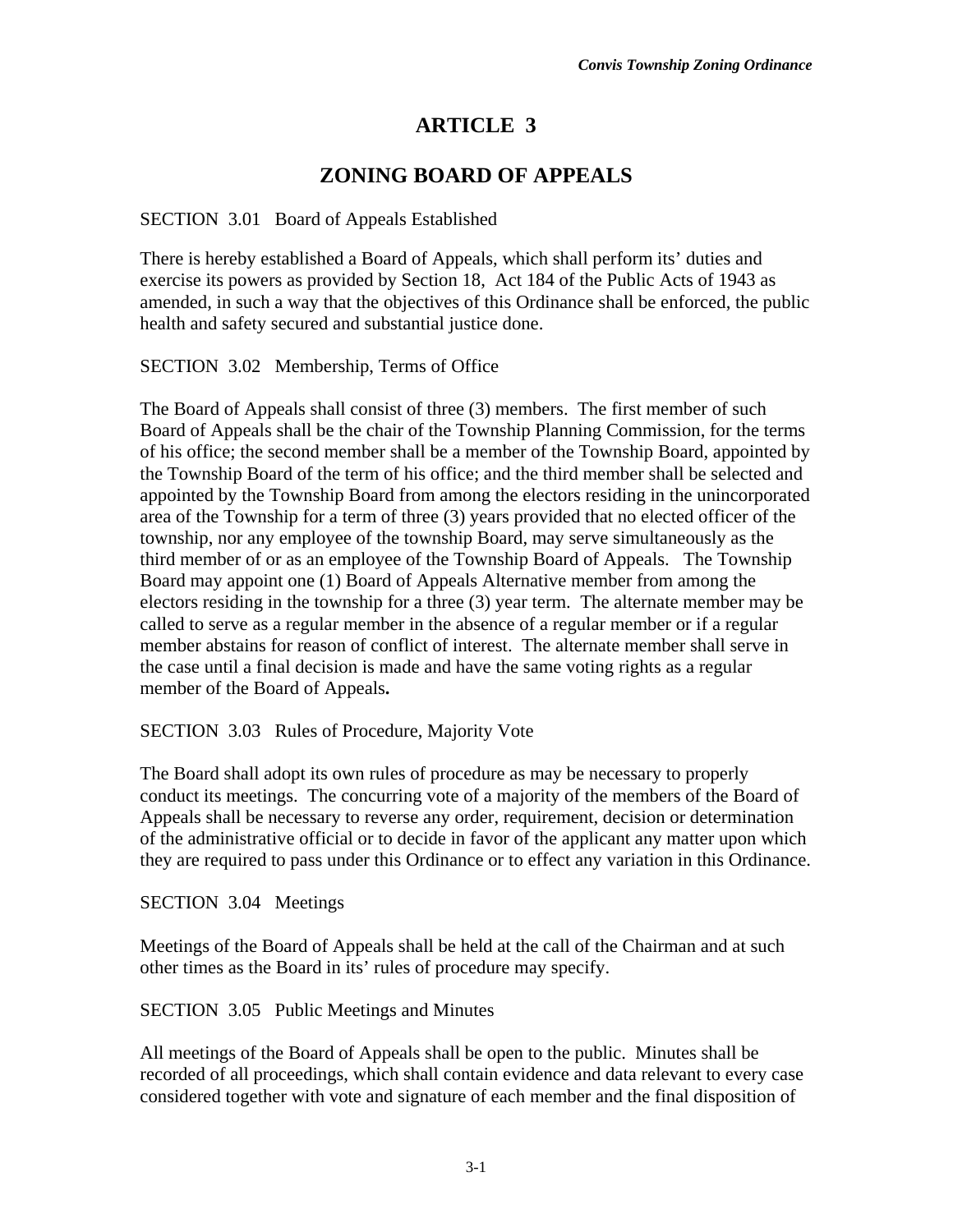each case. The grounds of every determination shall be stated and such determination from which the appeal is taken. Such minutes shall accompany and be attached to the standard forms required of persons appealing as part of the Zoning Board of Appeals' permanent records. Such minutes shall be filed in the office of the Township Clerk and shall be sent promptly to the applicant or appellant and to the Zoning Administrator. The Township Clerk may act as secretary to the Zoning Board of Appeals. The Township Attorney shall act as legal counsel for the Board and shall be present at all meetings upon the request of the Board. Other knowledgeable persons may also be utilized in an advisory capacity.

## SECTION 3.06 Powers and Duties

The Board of Appeals shall have powers to hear appeals of a decision or determination made by the zoning administrator, building inspector or other administrative official with regards to the zoning ordinance, interpret the provisions of this Ordinance and to grant variances from any dimensional or numerical provisions of this Ordinance.

SECTION 3.07 Variance

A Variance from the terms of this Ordinance shall not be granted by the Board of Appeals unless and until:

- (a) A written application for a Variance is submitted, demonstrating:
	- 1. That special conditions and circumstances exist which are peculiar to the land, structure or building involved and which are not applicable to other lands, structures, or buildings in the same district.
	- 2. That literal interpretation of the provisions of this Ordinance would deprive the applicant of rights commonly enjoyed by other properties in the same district under the terms of this Ordinance.
	- 3. That granting the Variance requested will not confer on the applicant, any special privilege that is denied by this Ordinance to other lands, structures, or buildings in the same district.
	- 4. That no non-conforming use of neighboring lands, structures, or buildings in the same district, and no permitted use of lands, structures, or buildings in other districts shall be considered grounds for the issuance of a Variance.
- (b) The Board of Appeals shall make findings that the requirements of the Ordinance have been met by the applicant for a Variance.
- (c) The Board of Appeals shall further make a finding that the reasons set forth in the application justify the granting of the Variance, and the Variance is the minimum Variance that will make possible the reasonable use of the land, building, or structure.
- (d) The Board of Appeals shall further make a finding that the granting of the Variance will be in harmony with the general purpose and intent of the Ordinance, and will not be injurious to neighboring lands or otherwise detrimental to the public welfare.
- (e) In granting any Variance, the Board of Appeals may prescribe appropriate conditions and safeguards in conformity with this Ordinance. Violations of such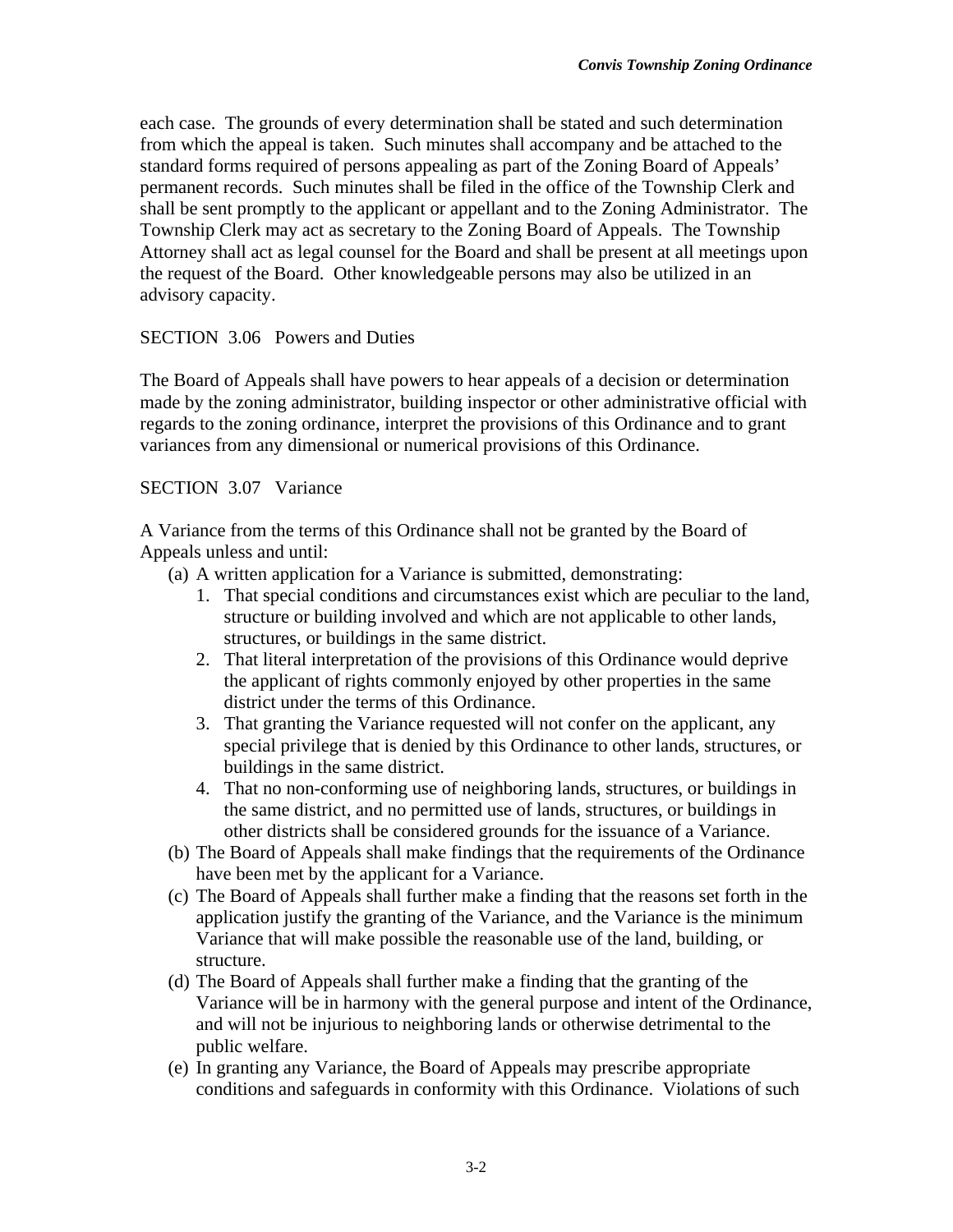conditions and safeguards, when made part of the terms under which the Variance is granted, shall be deemed a violation of this Ordinance, and punishable under SECTION 2.06 of this Ordinance.

 (f) Under no circumstances shall the Board of Appeals grant a variance to allow a use not permissible under the terms of this Ordinance in said district.

SECTION 3.08 Voiding of and Reapplication for Variance

The following provisions shall apply:

- (a) Each Variance granted under the provision of this Ordinance shall become null and void unless the construction authorized by such Variance or permit has been commenced within ninety (90) days after the granting of such Variance and pursued diligently to completion.
- (b) No application for a Variance which has been denied wholly or in part by the Board of Appeals shall be resubmitted for a period of three hundred and sixty-five (365) days from such denial, except on grounds of new evidence of proof of changed conditions found by the Board of Appeals to be valid.

SECTION 3.09 Procedure for Appealing to the Board of Appeals

The following provisions shall apply:

- (a) APPEALS, HOW TAKEN Appeals from the ruling of the Township Building Inspector may be made to the Board of Appeals in the following manner:
	- 1. The person, firm or agent thereof making the Appeal, shall file in writing to the Building Inspector a letter stating what the specific Appeal is and the reasons for said Appeal.
	- 2. The Building Inspector submits the written Appeal, along with all papers constituting the record from which the action appealed was taken, to the Zoning Board of Appeals.
- (b) WHO MAY APPEAL Appeals to the Board of Appeals may be taken by any person aggrieved or by an officer, department, board, agency, or bureau of the Township, County, or State.
- (c ) FEE FOR APPEAL A fee prescribed by the Township Board shall be submitted to the Building Inspector at the time of the filing of the letter of Appeals. The Appeals fee shall immediately be placed in the Township General Fund.
- (d) EFFECT OF APPEAL: RESTRAINING ORDER An Appeal stays all proceedings in furtherance of the action appealed from unless the officer from whom the Appeal is taken certifies to the Township Board of Appeals, after the notice of Appeal shall have been filed with him, that by reason of facts stated in the certificate, a stay would in his opinion cause immediate peril to life or property, in which case proceedings shall not be stayed otherwise than by a Restraining Order which may be granted by the Board of Appeals or by the Circuit Court, on application, on notice to the officer from whom the Appeal is taken and on due cause shown.
- (e) HEARINGS BY THE BOARD OF APPEALS; REQUEST; NOTICE; HEARING